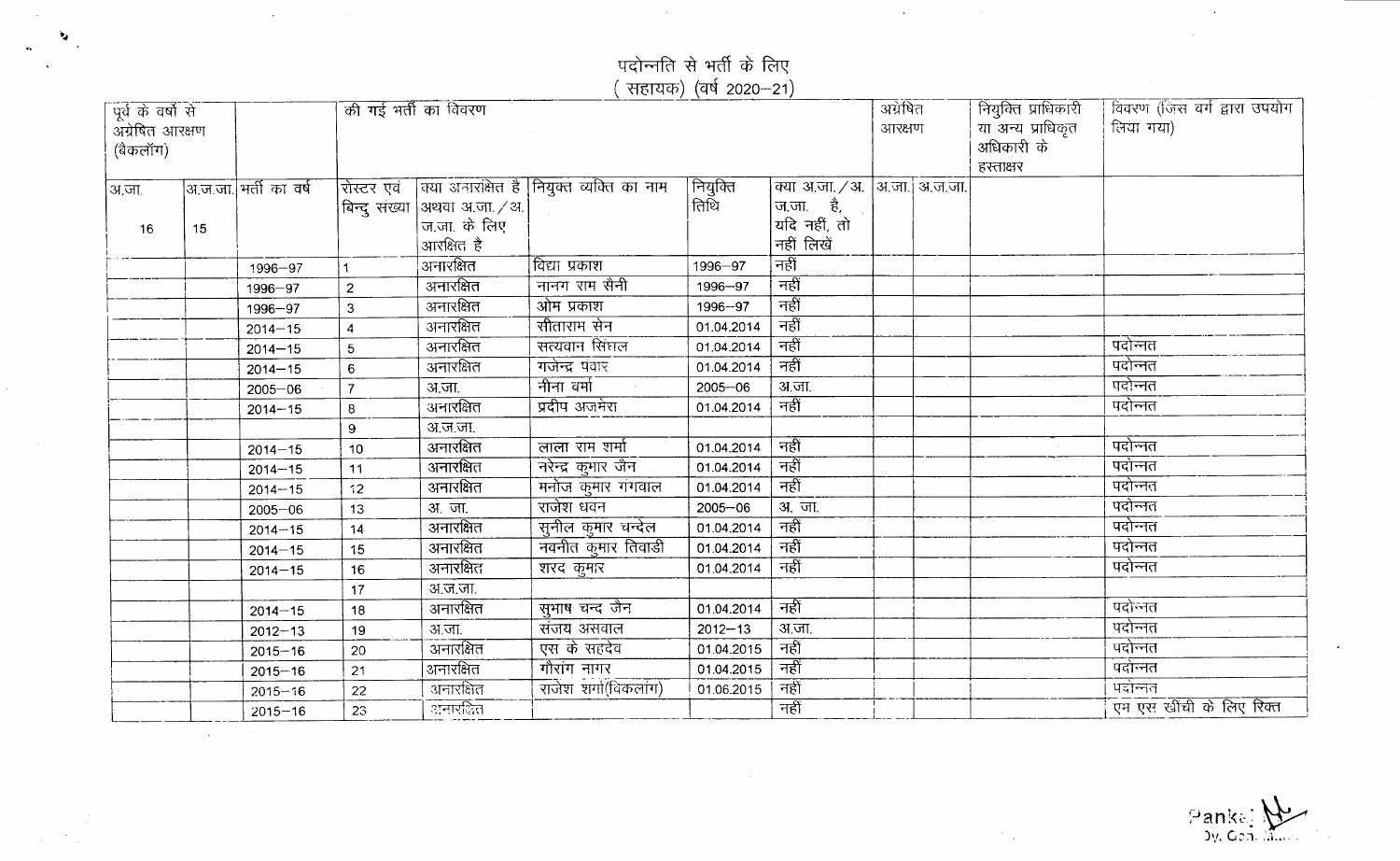| $2015 - 16$ | 24 | अनारक्षित       | एस एस तिवारी                      | 01.08.2015  | नहीं        | पदोन्नत                   |
|-------------|----|-----------------|-----------------------------------|-------------|-------------|---------------------------|
|             | 25 | अ.ज.जा.         |                                   |             |             |                           |
| $2012 - 13$ | 26 | अ.जा.           | महेश कुमार बैरवा                  | $2012 - 13$ | अ.जा.       | पदोल्लर                   |
| $2015 - 16$ | 27 | अनारक्षित       | कृष्ण कुमार शर्मा                 | 01.09.2015  | नहीं        | पदोन्नत                   |
| $2015 - 16$ | 28 | अनारक्षित       | राधेश्याम शर्मा                   | 01.10.2015  | नहीं        | पदोन्नत                   |
| $2015 - 16$ | 29 | अनारक्षित       |                                   |             | नहीं        | के जी राजपूत के लिए रिक्त |
| $2016 - 17$ | 30 | अनारक्षित       | चेतन प्रसाद जोशी                  | 01.05.2016  | नहीं        | पदोन्नत                   |
| $2016 - 17$ | 31 | अनारक्षित       | नटवर गोपाल पारीक                  | 01.07.2016  | नहीं        | पदोन्नत                   |
| $2020 - 21$ | 32 | <b>31. जा</b> . | महेश कुमार बैरवा                  | 01.04.2020  | 39.51       |                           |
| $2016 - 17$ | 33 | अनारक्षित       | भगत राम                           | 26.07.2016  | नहीं        | पदोन्नत                   |
|             | 34 | अ.ज.जा.         |                                   |             |             |                           |
| $2016 - 17$ | 35 | अनारक्षित       | <u>राम कुमार</u><br>गजेन्द्र सिंह | 01.08.2016  | नहीं        | पदोन्नत                   |
| $2016 - 17$ | 36 | अनारक्षित       |                                   | 01.09.2016  | नहीं        | पदोन्नत                   |
| $2016 - 17$ | 37 | अनारक्षित       | राकेश कुमार                       | 01.09.2016  | नहीं        |                           |
|             | 38 | अ.जा.           |                                   |             |             |                           |
| $2016 - 17$ | 39 | अनारक्षित       | बंशी लाल जोशी                     | 01.12.2016  | नहीं        | पदोन्नत                   |
| $2016 - 17$ | 40 | अनारक्षित       | भैंरू राम सैनी                    | 06.12.2016  | नहीं        | पदोन्नत                   |
| $2017 - 18$ | 41 | अनारक्षित       | बीरमा राम                         | 01.04.2017  | नहीं        |                           |
|             | 42 | अ.ज.जा.         |                                   |             |             |                           |
| $2017 - 18$ | 43 | अनारक्षित       | हरि शंकर शर्मा                    | 01.04.2017  | नहीं        |                           |
|             | 44 | अ.जा.           |                                   |             |             |                           |
| $2017 - 18$ | 45 | अनारक्षित       | रामावतार शर्मा                    | 01.07.2017  | नहीं        |                           |
| $2017 - 18$ | 46 | अनारक्षित       | प्रेमलता शर्मा                    | 01.08.2017  | नहीं        |                           |
| $2017 - 18$ | 47 | अनारक्षित       | संगीता कुमावत                     | 01.09.2017  | नहीं        |                           |
| $2017 - 18$ | 48 | अनारक्षित       | अमित तिवारी                       | 01.10.2017  | नहीं        |                           |
| $2017 - 18$ | 49 | अनारक्षित       | सदिक खान                          | 01.11.2017  | नहीं        |                           |
|             | 50 | अ.जा.           |                                   |             |             |                           |
|             | 51 | अ.ज.जा.         |                                   |             |             |                           |
| $2017 - 18$ | 52 | अनारक्षित       | भंवर लाल                          | 01.12.2017  | नहीं        |                           |
| $2017 - 18$ | 53 | अनारक्षित       | शेर सिंह                          | 01.12.2017  | नहीं        |                           |
| $2017 - 18$ | 54 | अनारक्षित       | सुनिता                            | 01.01.2018  | नहीं        |                           |
| $2017 - 18$ | 55 | अनारक्षित       | बरखा पारीक                        | 01.02.2018  | _<br>नहीं   |                           |
| $2018 - 19$ | 56 | अनारक्षित       | मंजू देवी शर्मा                   | 01.04.2018  | <u>नहीं</u> |                           |

 $\ddot{\phantom{a}}$ 

 $\Delta$ 

')i,~



 $\mathcal{L}^{\mathcal{L}}$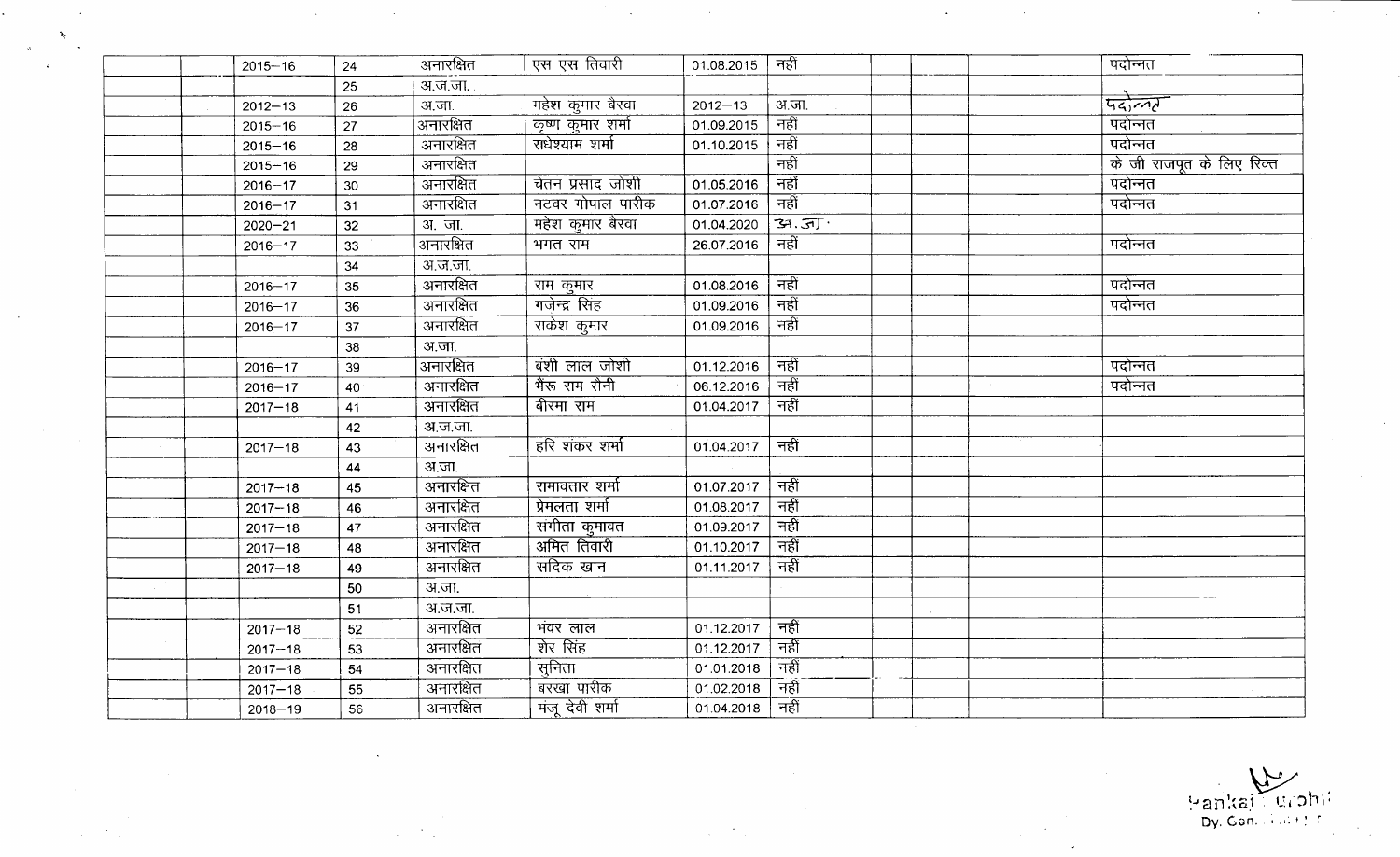|                |             | 57                 | अ.जा             |                  |            |        |  |  |  |
|----------------|-------------|--------------------|------------------|------------------|------------|--------|--|--|--|
|                | $2018 - 19$ | $58 - \frac{1}{2}$ | <u>अनारक्षित</u> | विकास कुमार सैनी | 01.04.2018 | नहीं   |  |  |  |
|                |             | 59                 | अ.ज.जा.          |                  |            |        |  |  |  |
|                |             | 60                 | अनारक्षित        |                  |            |        |  |  |  |
|                |             | 61                 | ्<br>अनारक्षित   |                  |            |        |  |  |  |
| $\sim 10^{-1}$ |             | 62                 | अनारक्षित        |                  |            |        |  |  |  |
|                |             | 63                 | अ.जा.            |                  |            |        |  |  |  |
|                |             | 64                 | अनारक्षित        |                  |            |        |  |  |  |
|                |             | 65                 | अनारक्षित        |                  |            |        |  |  |  |
|                |             | 66                 | अनारक्षित        |                  |            |        |  |  |  |
|                |             | 67                 | <u>अ.ज.जा.</u>   |                  |            |        |  |  |  |
|                |             | 68                 | अनारक्षित        |                  | $\sim$     |        |  |  |  |
|                |             | 69                 | अ.जा.            |                  |            |        |  |  |  |
|                |             | 70                 | अनारक्षित        |                  |            |        |  |  |  |
|                |             | 71                 | अनारक्षित        |                  |            |        |  |  |  |
|                |             | 72                 | अनारक्षित        | $\sim$           |            |        |  |  |  |
|                |             | 73                 | अनारक्षित        |                  |            |        |  |  |  |
|                |             | 74                 | अनारक्षित        |                  |            |        |  |  |  |
|                |             | 75                 | अ.ज.जा.          |                  |            |        |  |  |  |
|                |             | 76                 | <u>अ.जा.</u>     |                  |            |        |  |  |  |
|                |             | 77                 |                  |                  |            |        |  |  |  |
|                |             | 78                 | अनारक्षित        |                  |            |        |  |  |  |
|                |             | 79                 | अनारक्षित        |                  |            |        |  |  |  |
|                |             | 80                 | अनारक्षित        |                  |            |        |  |  |  |
|                |             | 81                 | <u>अनारक्षित</u> |                  |            |        |  |  |  |
|                |             | 82                 | अ.जा.            |                  |            |        |  |  |  |
|                |             | 83                 | अनारक्षित        |                  |            |        |  |  |  |
|                |             | 84                 | <u>अ.ज.जा.</u>   |                  |            |        |  |  |  |
|                |             | 85                 | अनारक्षित        |                  |            |        |  |  |  |
|                |             | 86                 | अनारक्षित        |                  |            | $\sim$ |  |  |  |
|                |             | 87                 | अनारक्षित        |                  |            |        |  |  |  |
|                |             | 88                 | अजा.             |                  |            |        |  |  |  |
|                |             | 89                 | अनारक्षित        |                  |            |        |  |  |  |

 $\mathcal{L}(\mathcal{L}(\mathcal{L}))$  . The set of the set of the set of the set of the set of the set of the set of the set of the set of the set of the set of the set of the set of the set of the set of the set of the set of the set of

 $\label{eq:2.1} \mathcal{L}(\mathcal{L}^{\mathcal{L}}_{\mathcal{L}}(\mathcal{L}^{\mathcal{L}}_{\mathcal{L}})) = \mathcal{L}(\mathcal{L}^{\mathcal{L}}_{\mathcal{L}}(\mathcal{L}^{\mathcal{L}}_{\mathcal{L}}))$ 

 $\sim$ 

 $\mathcal{L}^{\text{max}}_{\text{max}}$ 

 $\label{eq:2} \frac{1}{\sqrt{2\pi}}\left(\frac{N}{\sqrt{2\pi}}\right)^{1/2}$ 

 $\sim$ 

 $\label{eq:2.1} \frac{1}{\sqrt{2}}\int_{0}^{\infty} \frac{d\mu}{\mu} \left( \frac{d\mu}{\mu} \right)^2 \frac{d\mu}{\mu} \left( \frac{d\mu}{\mu} \right)^2 \frac{d\mu}{\mu} \left( \frac{d\mu}{\mu} \right)^2 \frac{d\mu}{\mu} \left( \frac{d\mu}{\mu} \right)^2 \frac{d\mu}{\mu} \left( \frac{d\mu}{\mu} \right)^2 \frac{d\mu}{\mu} \left( \frac{d\mu}{\mu} \right)^2 \frac{d\mu}{\mu} \left( \frac{d\mu}{\mu} \right)^2 \frac$ 

 $\mathcal{L}(\mathcal{A})$  and  $\mathcal{L}(\mathcal{A})$  and  $\mathcal{L}(\mathcal{A})$ 

 $\label{eq:2.1} \mathcal{L}(\mathcal{L}(\mathcal{L})) = \mathcal{L}(\mathcal{L}(\mathcal{L})) = \mathcal{L}(\mathcal{L}(\mathcal{L})) = \mathcal{L}(\mathcal{L}(\mathcal{L})) = \mathcal{L}(\mathcal{L}(\mathcal{L})) = \mathcal{L}(\mathcal{L}(\mathcal{L})) = \mathcal{L}(\mathcal{L}(\mathcal{L})) = \mathcal{L}(\mathcal{L}(\mathcal{L})) = \mathcal{L}(\mathcal{L}(\mathcal{L})) = \mathcal{L}(\mathcal{L}(\mathcal{L})) = \mathcal{L}(\mathcal{L}(\mathcal{L})) = \math$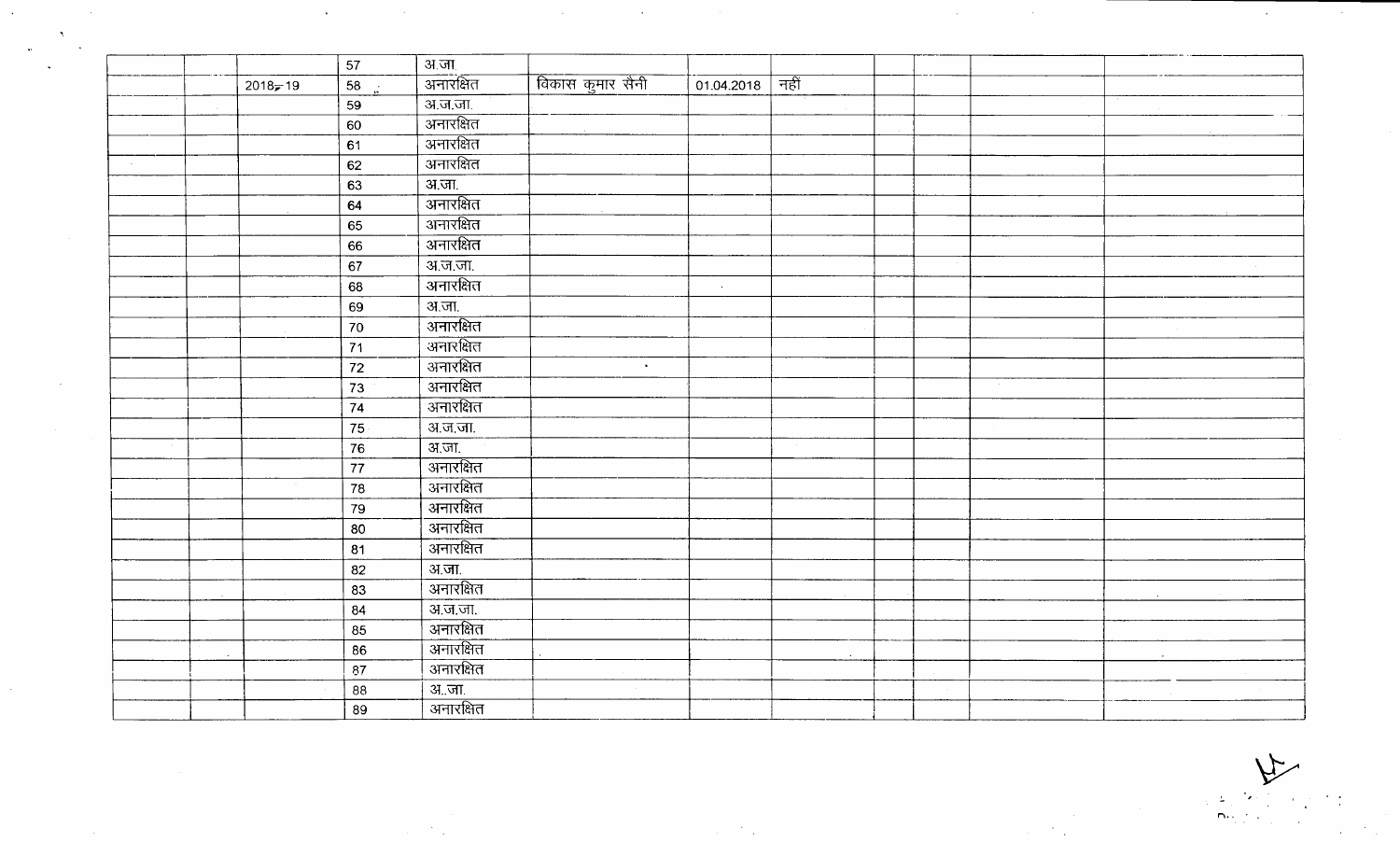| 90    | अनारक्षित              |        |           |  |                |        |  |
|-------|------------------------|--------|-----------|--|----------------|--------|--|
| 91    | <u>अनारक्षित</u>       |        |           |  |                |        |  |
| 92    | अ.ज.जा.                |        |           |  |                |        |  |
| 93    | अनारक्षित              |        |           |  |                |        |  |
| 94    | अ.जा.                  |        |           |  |                |        |  |
| 95    | अनारक्षित              |        |           |  |                |        |  |
| 96    | अनारक्षित              |        | $\bullet$ |  |                |        |  |
| 97    | अनारक्षित              |        |           |  |                |        |  |
| 98    | अ.जा.                  |        |           |  |                |        |  |
| 99    | अ.ज.जा.                |        |           |  |                |        |  |
| 100   | <u>-<br/>अनारक्षित</u> |        |           |  |                |        |  |
| 101   | अनारक्षित              |        |           |  |                |        |  |
| $102$ | अनारक्षित              |        |           |  |                |        |  |
| 103   | अनारक्षित              |        |           |  |                | $\sim$ |  |
| 104   | अनारक्षित              |        |           |  |                |        |  |
| 105   | अनारक्षित              |        |           |  |                |        |  |
| 106   | <u>- अनारक्षित</u>     |        |           |  | $\sim 10^{-1}$ |        |  |
| 107   | <u>अजा.</u>            |        |           |  |                |        |  |
| 108   | ्<br>अनारक्षित         |        |           |  |                |        |  |
| 109   | अ.ज.जा.                |        |           |  |                |        |  |
| 110   | ्<br>अनारक्षित         |        |           |  |                |        |  |
| 111   | <u>अनारक्षित</u>       |        |           |  |                |        |  |
| 112   | अनारक्षित              |        |           |  |                |        |  |
| 113   | अ.जा.                  |        |           |  |                |        |  |
| 114   | अनारक्षित              |        |           |  |                |        |  |
| 115   | अनारक्षित              | $\sim$ |           |  |                |        |  |
| 116   | अनारक्षित              |        |           |  |                |        |  |
| 117   | अ.ज.जा.                |        |           |  |                |        |  |
| 118   | अनारक्षित              |        |           |  |                |        |  |
| 119   | अ.जा.                  |        |           |  |                |        |  |
| 120   | अनारक्षित              |        |           |  |                |        |  |
| 121   | अनारक्षित              |        |           |  |                |        |  |
| 122   | अनारक्षित              |        |           |  |                |        |  |

 $\label{eq:2.1} \frac{1}{2} \sum_{i=1}^n \frac{1}{2} \sum_{j=1}^n \frac{1}{2} \sum_{j=1}^n \frac{1}{2} \sum_{j=1}^n \frac{1}{2} \sum_{j=1}^n \frac{1}{2} \sum_{j=1}^n \frac{1}{2} \sum_{j=1}^n \frac{1}{2} \sum_{j=1}^n \frac{1}{2} \sum_{j=1}^n \frac{1}{2} \sum_{j=1}^n \frac{1}{2} \sum_{j=1}^n \frac{1}{2} \sum_{j=1}^n \frac{1}{2} \sum_{j=1}^n \frac{$ 

 $\mathcal{A}^{\text{max}}_{\text{max}}$ 

 $\mathcal{L}(\mathcal{L}(\mathcal{L}))$  and the set of the set of  $\mathcal{L}(\mathcal{L})$  . The set of the set of the set of the set of the set of the set of the set of the set of the set of the set of the set of the set of the set of the set of the

 $\label{eq:2.1} \frac{1}{\sqrt{2\pi}}\left(\frac{1}{\sqrt{2\pi}}\right)^{1/2}\left(\frac{1}{\sqrt{2\pi}}\right)^{1/2}\left(\frac{1}{\sqrt{2\pi}}\right)^{1/2}\left(\frac{1}{\sqrt{2\pi}}\right)^{1/2}\left(\frac{1}{\sqrt{2\pi}}\right)^{1/2}\left(\frac{1}{\sqrt{2\pi}}\right)^{1/2}\left(\frac{1}{\sqrt{2\pi}}\right)^{1/2}\left(\frac{1}{\sqrt{2\pi}}\right)^{1/2}\left(\frac{1}{\sqrt{2\pi}}\right)^{1/2}\left(\frac{1}{\sqrt{$ 

 $\mathcal{L}^{\text{max}}_{\text{max}}$ 

 $\mathcal{L}^{\text{max}}_{\text{max}}$  , where  $\mathcal{L}^{\text{max}}_{\text{max}}$ 

 $\mathcal{L}_{\text{max}}(\mathcal{F})$  .

~ **~) 1i"t j** .~l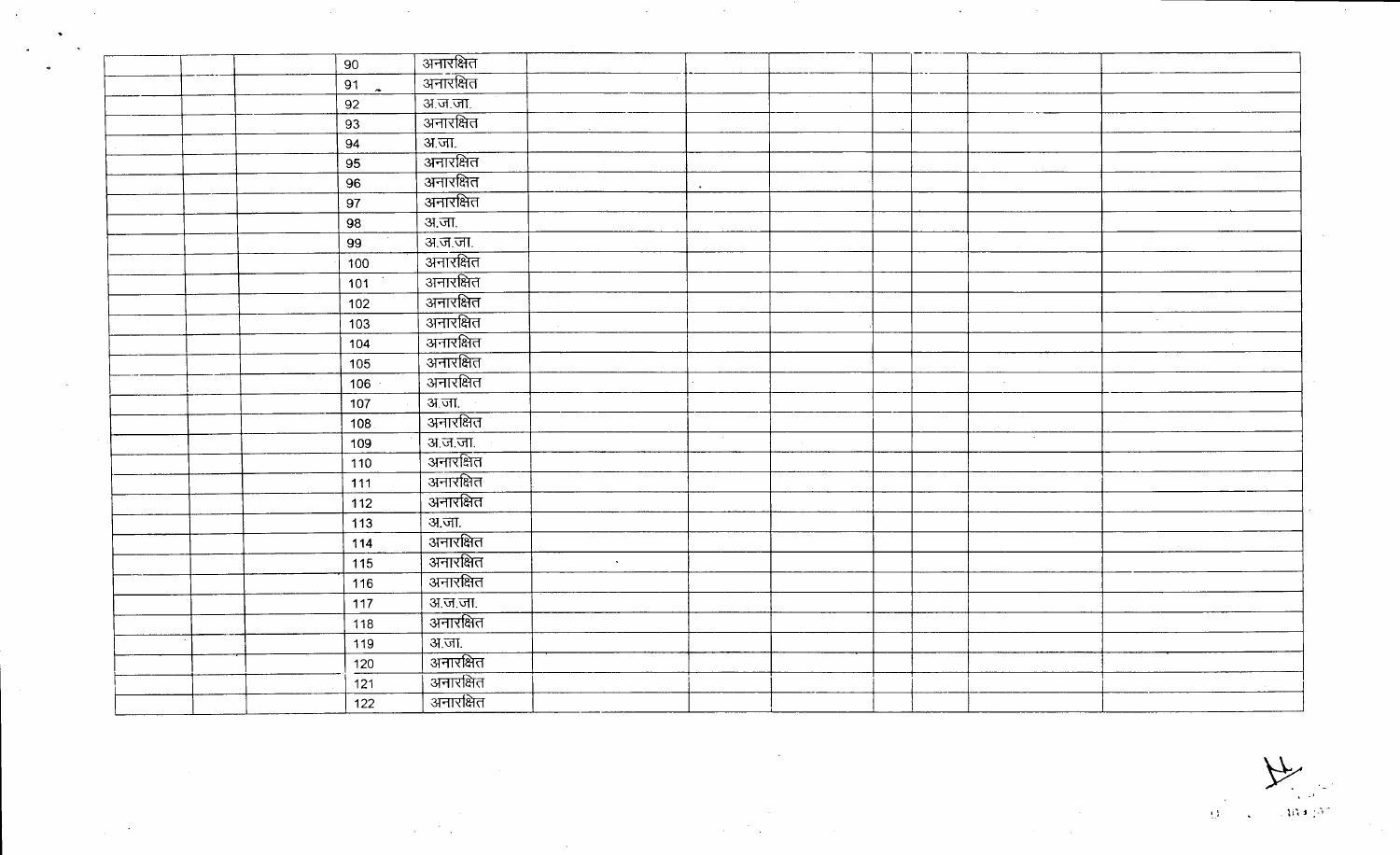|  |  |  |                |              |                                    |            |               |                        |  |                                                 | $\Delta$                          |
|--|--|--|----------------|--------------|------------------------------------|------------|---------------|------------------------|--|-------------------------------------------------|-----------------------------------|
|  |  |  |                |              |                                    |            |               |                        |  |                                                 |                                   |
|  |  |  |                |              |                                    |            |               |                        |  |                                                 |                                   |
|  |  |  |                |              |                                    |            |               |                        |  |                                                 |                                   |
|  |  |  |                |              |                                    |            |               |                        |  | $\frac{15}{36}$ $\frac{15}{26}$ $\frac{15}{26}$ | 123                               |
|  |  |  |                |              |                                    |            |               | अनारक्षित<br>अनारक्षित |  |                                                 | अनारक्षित<br>अनारक्षित<br>अज्ञाता |
|  |  |  |                |              |                                    |            |               |                        |  |                                                 |                                   |
|  |  |  |                |              |                                    |            |               |                        |  |                                                 |                                   |
|  |  |  |                |              |                                    |            |               |                        |  |                                                 |                                   |
|  |  |  |                |              |                                    |            |               |                        |  |                                                 |                                   |
|  |  |  |                |              |                                    | $\epsilon$ | $\vec{\circ}$ |                        |  |                                                 |                                   |
|  |  |  |                |              |                                    |            | $\vec{q}$     |                        |  |                                                 |                                   |
|  |  |  |                |              |                                    |            |               |                        |  |                                                 |                                   |
|  |  |  |                |              |                                    |            |               |                        |  |                                                 |                                   |
|  |  |  |                | un dia dia k | <b>ANY</b>                         |            |               |                        |  |                                                 |                                   |
|  |  |  | $\sim 10^{-1}$ | angensport   | $\mathcal{O}(\mathcal{O}(\log n))$ |            |               |                        |  |                                                 |                                   |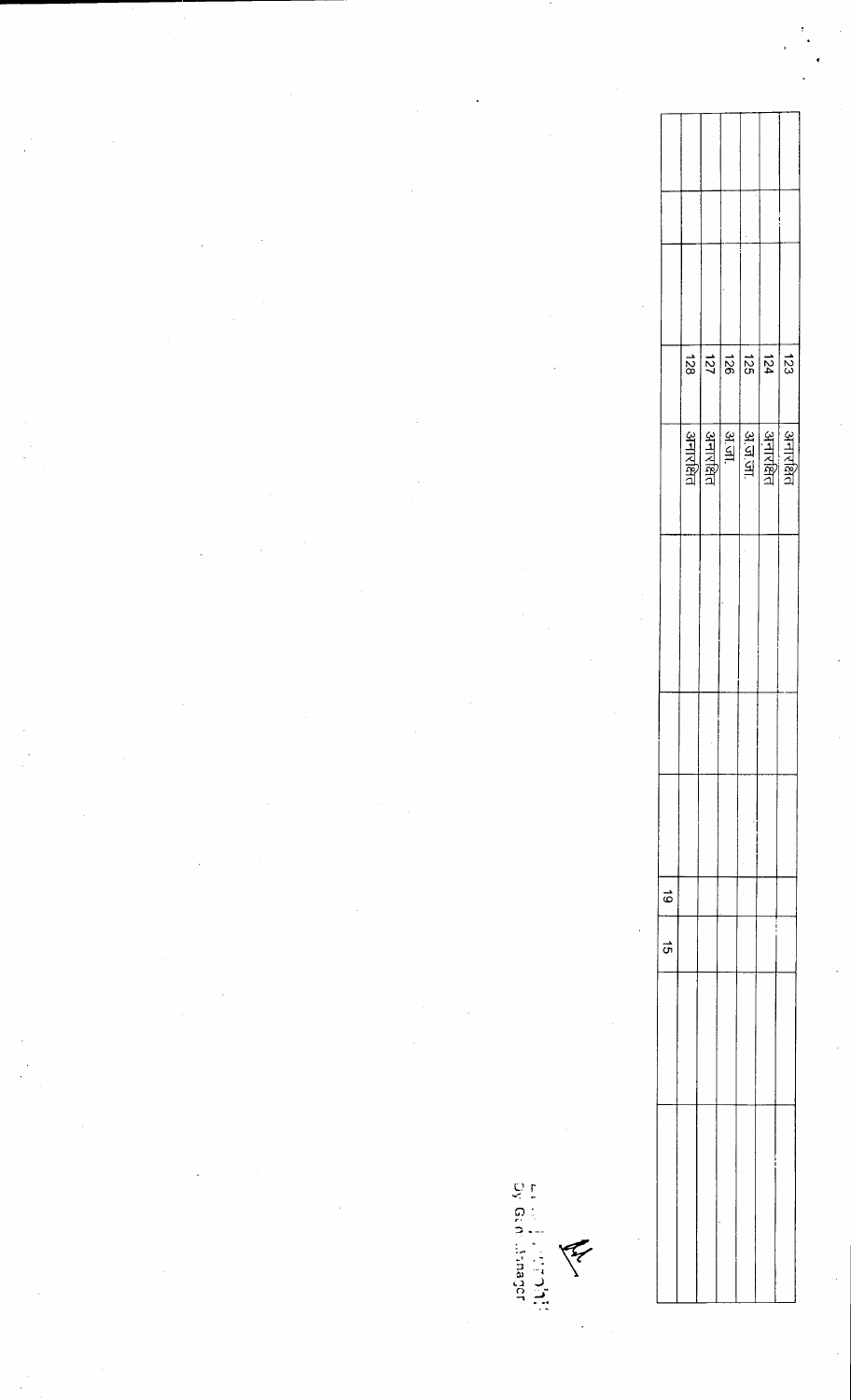टंकक के पद पर पदोन्नति से भर्ती के लिए (2020–21)

 $\mathcal{A}$ 

 $\mathcal{L}^{\mathcal{L}}$ 

 $\sim 100$   $\mu$ 

 $\sim 10^7$ 

 $\sim 10^7$ 

*,r* -/

|          | पूर्व के वर्षों से |                                             | की गई भर्ती का विवरण |                   |                     |                                                            |                     |  | अंग्रेषित आरक्षण |         | नियुक्ति प्राधिकारी   | विवरण (जिस वर्ग द्वारा |
|----------|--------------------|---------------------------------------------|----------------------|-------------------|---------------------|------------------------------------------------------------|---------------------|--|------------------|---------|-----------------------|------------------------|
|          | अंग्रेषित आरक्षण   |                                             |                      |                   |                     |                                                            |                     |  |                  |         | या अन्य प्राधिकृत     | उपयोग लिया गया)        |
| (बैकलाग) |                    |                                             |                      |                   |                     |                                                            |                     |  |                  |         | अधिकारी के हरत्ताक्षर |                        |
|          | अ. जा.   अ.ज.      | भर्ती का<br>रोस्टर एवं<br>क्या अनारक्षित है |                      |                   |                     | नियुक्त व्यक्ति का नाम एवं नियुक्ति तिथि<br>क्या अ.जा/अ.ज. |                     |  |                  |         |                       |                        |
|          | जा.                | वर्ष                                        | बिन्दु               | अथवा अ.जा / अ.    |                     |                                                            | जा. है,यदि नहीं, तो |  | अ.जा.            | अ.ज.जा. |                       |                        |
|          |                    |                                             | संख्या               | ज.जा. के लिए      |                     |                                                            | नहीं लिखें          |  |                  |         |                       |                        |
|          |                    |                                             |                      | आरक्षित है        |                     |                                                            |                     |  |                  |         |                       |                        |
|          | 2                  | 3.                                          |                      |                   |                     | 6                                                          |                     |  | 8                | 9.      | 10                    | 11                     |
|          |                    | $1993 - 94$                                 |                      | अनारक्षित         | महेन्द्र सिंह खींची | 03.12.1993                                                 | नहीं                |  |                  |         |                       | सेवानिवृत 31.12.2020   |
|          |                    | $ 1994 - 95 2$                              |                      | अनारक्षित         | किशन गोपाल राजपूत   | 02.11.1994                                                 | नहीं                |  |                  |         |                       |                        |
|          |                    | $2017 - 18$ 3                               |                      | अनारक्षित         | मजीद अली            | 01.04.2017                                                 | नहीं                |  |                  |         |                       |                        |
|          |                    | $2017 - 18$   4                             |                      | अनारक्षित         | अनिल तिवाडी         | 01.04.2017                                                 | नहीं                |  |                  |         |                       |                        |
|          |                    | $2017 - 18$ 5                               |                      | अनारक्षित         | जगदीश प्रसाद सैनी   | 01.11.2017                                                 | नहीं                |  |                  |         |                       |                        |
|          |                    | $2017 - 18$ 6                               |                      | अनारक्षित         | रविन्द्र सिंह बोरा  | 01.12.2017                                                 | नहीं                |  |                  |         |                       |                        |
|          |                    | $2020 - 21$                                 |                      | अ.जा.             | किशन देव            | 01.04.2020                                                 | अ.जा.               |  |                  |         |                       |                        |
|          |                    | $2017 - 18$                                 | -8                   | अनारक्षित         | रतन सिंह            | 01.12.2017                                                 | नहीं                |  |                  |         |                       |                        |
|          |                    |                                             |                      | प्रतिस्थापन बिन्द |                     |                                                            |                     |  |                  |         |                       |                        |
|          |                    | $2020 - 21$                                 | प्रथन                | अ.ज. जा.          | अनिल भारद्धाज       | 01.01.2021                                                 | नहीं                |  |                  |         |                       |                        |
|          |                    |                                             |                      |                   |                     |                                                            |                     |  |                  |         |                       |                        |

 $\sim 10$ 

 $\sim$ 

~ ,.1, '11"','; '"'1l'1"~"1; **"- . \ -.. . ,. !***J\'. ,.:;***.H'** :-.-i **1."'" ~ lr**

 $\sim$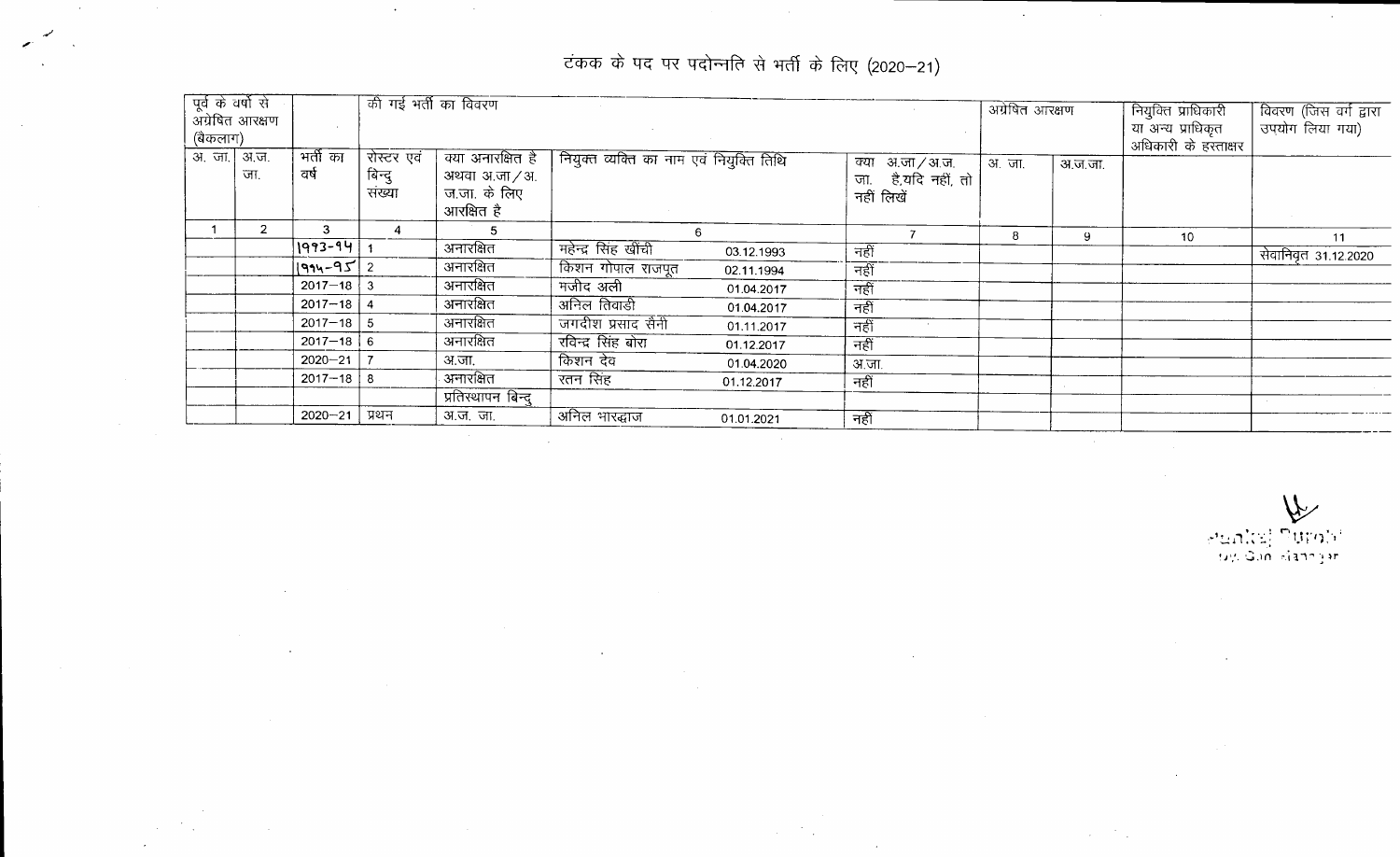## हेड जमादार  $-$ पदोन्नति से भर्ती के लिए

 $\mathcal{A}^{\mathcal{A}}$ 

 $\mathcal{L}^{\text{max}}_{\text{max}}$ 

 $\mathcal{L}^{\mathcal{L}}$ 

!

 $\mathcal{L}^{\text{max}}_{\text{max}}$ 

 $\mathcal{F}_{\mathcal{A}}$ 

| पूर्व के वर्षों रो |                  |                   | की गई भर्ती का विवरण           |                                                                   |                                          |             |              |                    |                                           | अग्रेषित आरक्षण |         | नियुक्ति प्राधिकारी या                 | विवरण (जिस वर्ग          |
|--------------------|------------------|-------------------|--------------------------------|-------------------------------------------------------------------|------------------------------------------|-------------|--------------|--------------------|-------------------------------------------|-----------------|---------|----------------------------------------|--------------------------|
| (बैकलाग)           | अंग्रेषित आरक्षण |                   |                                |                                                                   |                                          |             |              |                    |                                           |                 |         | अन्य प्राधिकृत<br>अधिकारी के हस्ताक्षर | द्वारा उपयोग लिर<br>गया) |
| .अ. जा.  अ.ज.      | जा.              | -मर्ती का<br>वर्ष | रोस्टर एवं<br>बिन्दु<br>संख्या | क्या अनारक्षित है<br>अथवा अ.जा / अ.<br>ज.जा. के लिए<br>आरक्षित है | नियुक्त व्यक्ति का नाम एवं नियुक्ति तिथि |             |              | लिखें              | क्या अ.जा/अ.ज.जा.<br>है,यदि नहीं, तो नहीं | अ.जा.           | अ.ज.जा. |                                        |                          |
|                    | 2                | 3                 |                                |                                                                   |                                          | 6           |              |                    |                                           | 8               | 9       | 10                                     | 11                       |
|                    |                  |                   |                                | अनारक्षित (UR)                                                    | , श्री दुर्गालाल                         | 1996-97     | (31.03.2009) | नहीं               |                                           |                 |         |                                        |                          |
|                    |                  |                   |                                | $\overline{\text{3}$ नारक्षित $\overline{\text{C}}$               | श्री चन्दन सिंह                          | $2005 - 06$ | (28.02.2011) | नहीं               |                                           |                 |         |                                        |                          |
|                    |                  |                   |                                | अनारक्षित (UR)                                                    | श्री गिर्राज प्रसाद                      | $2005 - 06$ | (31.07.2007) | नहीं               |                                           |                 |         |                                        |                          |
|                    |                  |                   |                                | प्रतिस्थापन बिन्दु                                                |                                          |             |              |                    |                                           |                 |         |                                        |                          |
|                    |                  |                   | प्रथम                          | अनारक्षित (UR)                                                    | श्री हमीद                                | $2012 - 13$ | (30.04.2012) | नहीं               |                                           |                 |         |                                        |                          |
|                    |                  |                   | द्वितीय                        | अनारक्षित (UR)                                                    | श्री ओमप्रकाश                            | $2012 - 13$ | (30.04.2016) | अ. जा. (SC)        |                                           |                 |         |                                        | अनारक्षित के विश्ल       |
|                    |                  |                   | तृतीय                          | अनारक्षित (UR)                                                    | श्री वीरा राम                            | $2012 - 13$ | (31.03.2015) | नहीं               |                                           |                 |         |                                        |                          |
|                    |                  |                   | चतुर्थ                         | अ. जा. (SC)                                                       | श्री ओमप्रकाश                            | $2012 - 13$ | (30.04.2016) | <u>अ. जा. (SC)</u> |                                           |                 |         |                                        | समायोजित                 |
|                    |                  |                   | पंचम                           | अनारक्षित (UR)                                                    | श्री लल्लू प्रसाद सैन 2014-15            |             | (31.07.2017) | नहीं               |                                           |                 |         |                                        |                          |
|                    |                  |                   | षष्ठम                          | अ.ज. जा. (ST)                                                     | श्री किशनलाल मीणा 2015–16                |             | (31.05.2021) | अ.ज.जा.            |                                           |                 |         |                                        |                          |
|                    |                  |                   |                                |                                                                   |                                          |             |              |                    |                                           |                 |         |                                        |                          |

 $\mathcal{F}(\mathcal{A})$ 

 $\sim 10^{-11}$ 

 $\sim 30$ 

 $\mathcal{L}_{\text{max}}$  and  $\mathcal{L}_{\text{max}}$ 

 $\sim$ 

 $211$ ~ **\_** ~.': **.... -•. 0'/.** -"':~d. , .. *l.'\11 ';"*

 $\sim$ 

 $\sim 10$ 

 $\mathcal{L}^{\text{max}}_{\text{max}}$  and  $\mathcal{L}^{\text{max}}_{\text{max}}$ 

 $\sim 10^7$